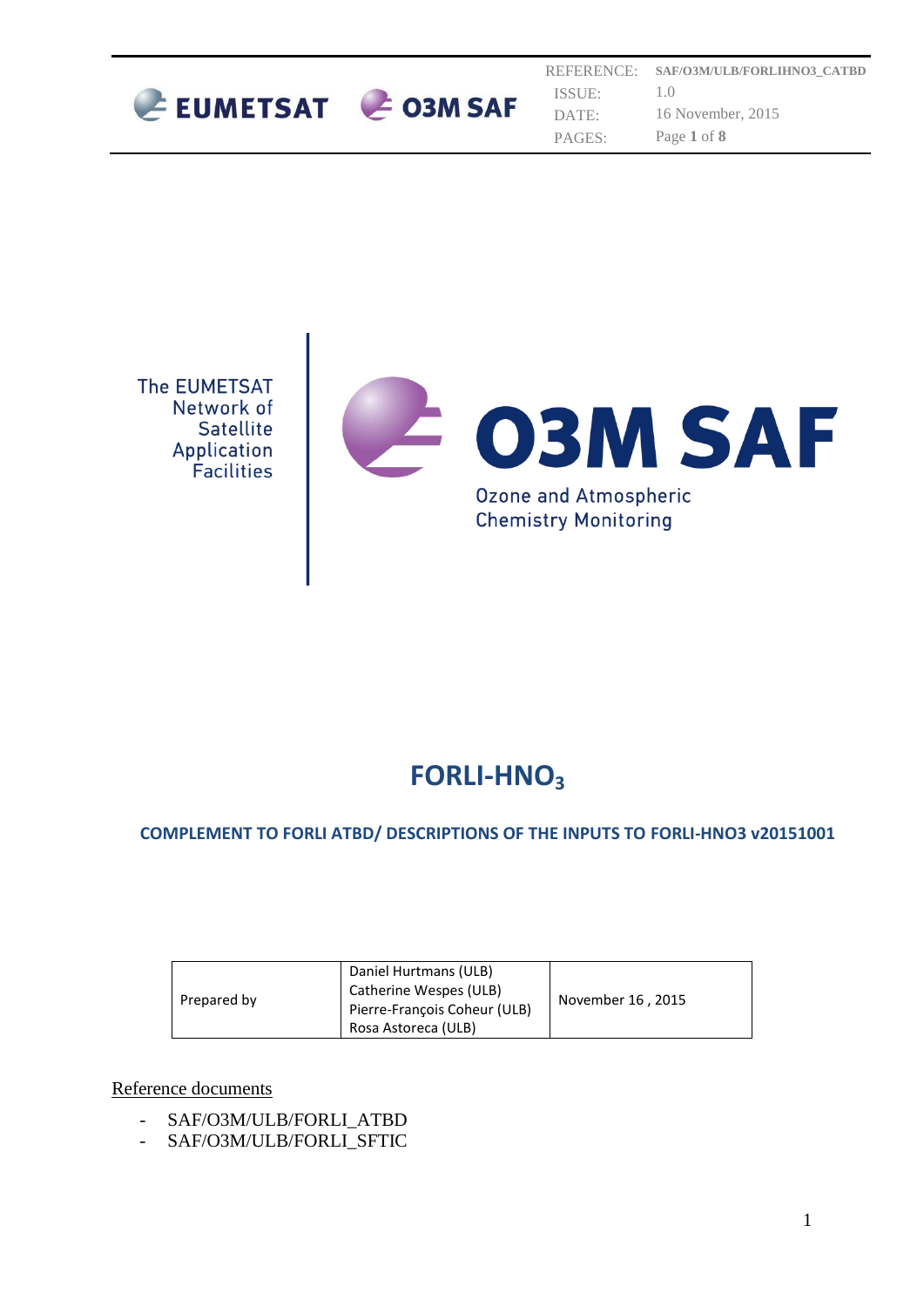

#### **TABLE OF CONTENTS**

| 2.  |       |  |  |  |
|-----|-------|--|--|--|
| 2.1 |       |  |  |  |
| 2.2 |       |  |  |  |
|     | 2.2.1 |  |  |  |
|     | 2.2.2 |  |  |  |
|     | 2.2.3 |  |  |  |
|     | 2.2.4 |  |  |  |
| 2.3 |       |  |  |  |
|     | 2.3.1 |  |  |  |
|     | 2.3.2 |  |  |  |
| 2.4 |       |  |  |  |
|     | 2.4.1 |  |  |  |
|     | 2.4.2 |  |  |  |
| 2.5 |       |  |  |  |
| 2.6 |       |  |  |  |
|     |       |  |  |  |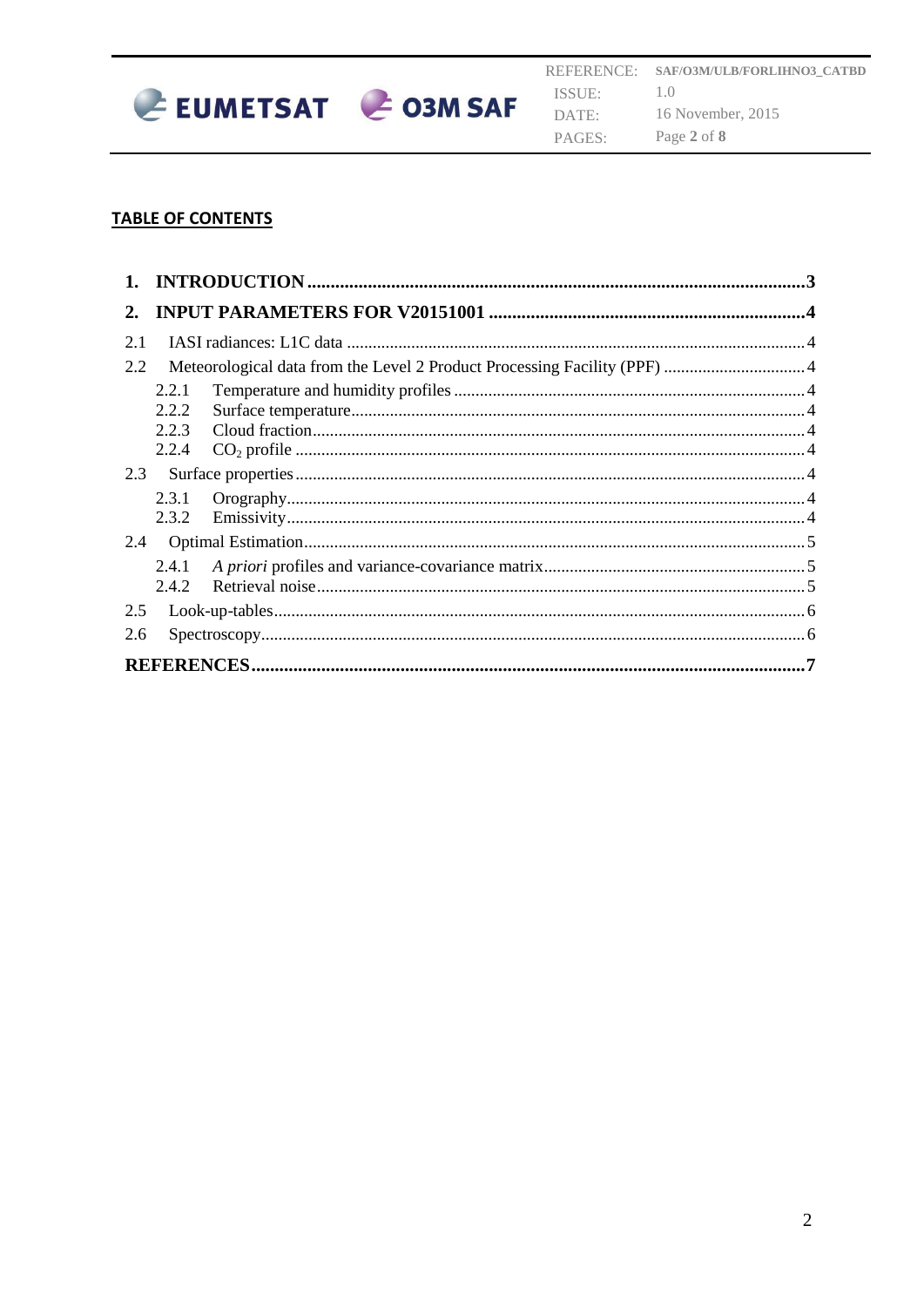

# <span id="page-2-0"></span>**1. INTRODUCTION**

This document is a complement to the FORLI ATBD and describes the input parameters for FORLI-HNO3 v20151001. These include the L1C measurements, meteorological data, ancillary data, input parameters for the Optimal Estimation method and the look-up tables.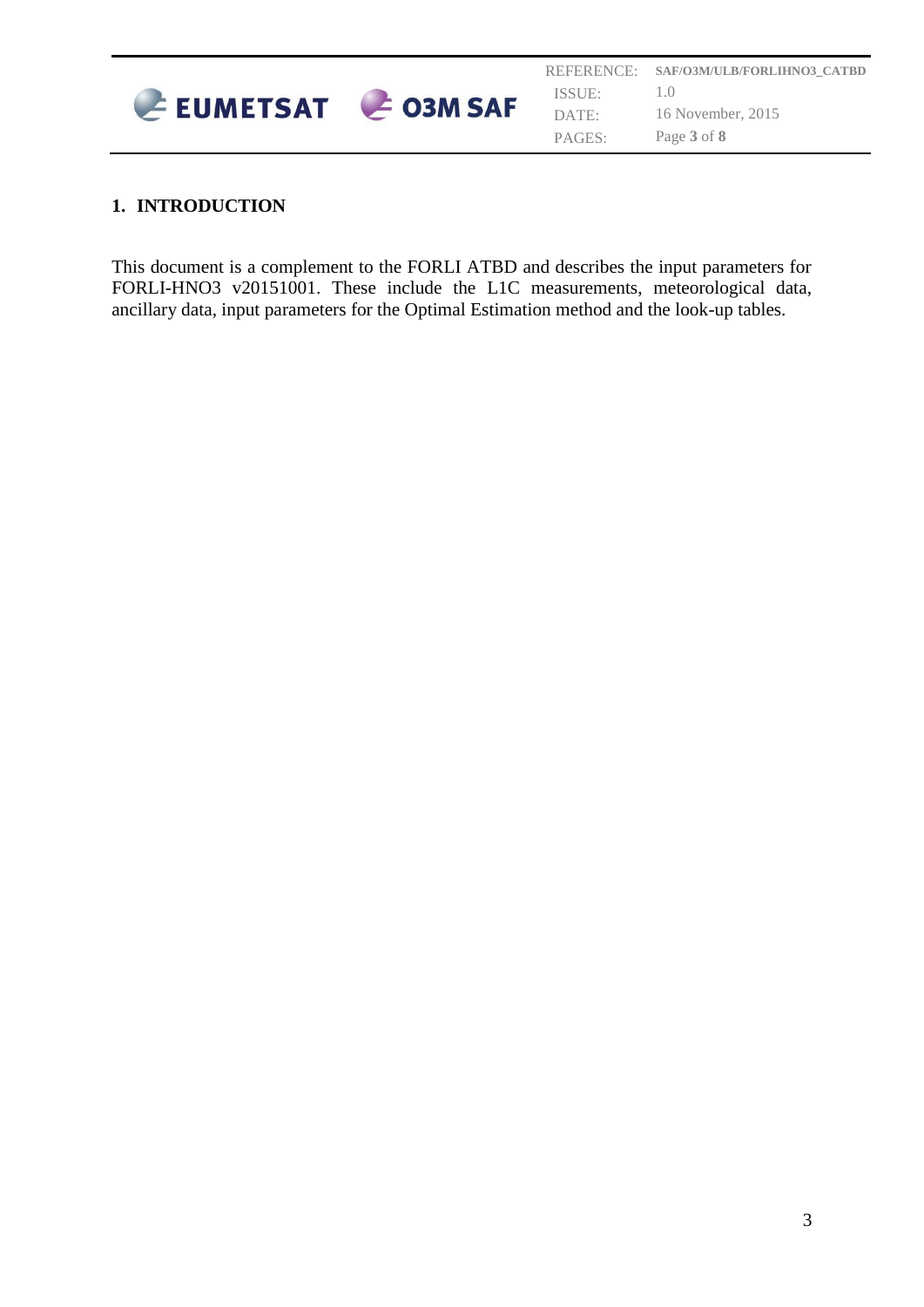

## <span id="page-3-0"></span>**2. INPUT PARAMETERS FOR V20151001**

# <span id="page-3-1"></span>**2.1 IASI radiances: L1C data**

v20151001 uses the Level1C disseminated by EUMETCast. A subset of the spectral range, covering 860-900 cm $^{-1}$ , is used for the retrieval.

# <span id="page-3-2"></span>**2.2 Meteorological data from the Level 2 Product Processing Facility (PPF)**

The IASI Level2 Product Processing Facility (IASI L2 PPF) has a modular structure, consisting of an operational processing chain, operational since 14/09/2010. It provides temperature and humidity profile information, the associated surface information and the retrieval of some trace gas species: CO, O3, CH4, N2O and CO2 (August et al., 2012).

## <span id="page-3-3"></span>**2.2.1 Temperature and humidity profiles**

Profiles of temperature and humidity are from the IASI L2 PPF (August et al., 2012). The atmospheric temperatures are kept fixed whereas the water profile is used as a priori and further adjusted.

## <span id="page-3-4"></span>**2.2.2 Surface temperature**

Surface temperatures (land and sea) are from the IASI L2 PPF. Surface temperature is part of the parameters to be retrieved.

## <span id="page-3-5"></span>**2.2.3 Cloud fraction**

v20151001 uses the cloud fraction from the IASI L2 PPF. All pixels with a cloud fraction equal to or lower than 25 % are processed.

## <span id="page-3-6"></span>**2.2.4 CO<sup>2</sup> profile**

A constant vertical profile at 380 ppm is assumed for  $CO<sub>2</sub>$ .

## <span id="page-3-7"></span>**2.3 Surface properties**

## <span id="page-3-8"></span>**2.3.1 Orography**

Orography is from the GTOPO30 global digital elevation model and is integrated in the entire IASI FOV [\(http://eros.usgs.gov/#/Find\\_Data/Products\\_and\\_Data\\_Available/gtopo30\\_info\)](http://eros.usgs.gov/#/Find_Data/Products_and_Data_Available/gtopo30_info).

## <span id="page-3-9"></span>**2.3.2 Emissivity**

A wavenumber-dependent surface emissivity above continental surfaces is used while for ocean a single standard emissivity is considered. For continental surfaces it relies on the climatology of Zhou et al. (2011). In cases of missing values in the Zhou et al. climatology, the MODIS climatology of Wan (2008) is used. It is available on a finer  $0.05^{\circ} \times 0.05^{\circ}$  grid but is restricted to only 12 channels in the IASI spectral range. In order to deal with this, the spectrally resolved mean emissivity of the Zhou climatology is scaled to match as closely as possible the values in these 12 channels and it is this resulting emissivity that is considered. Finally when there is no correspondence between the IASI FOV and either climatologies, then the mean emissivity of the Zhou climatology is used.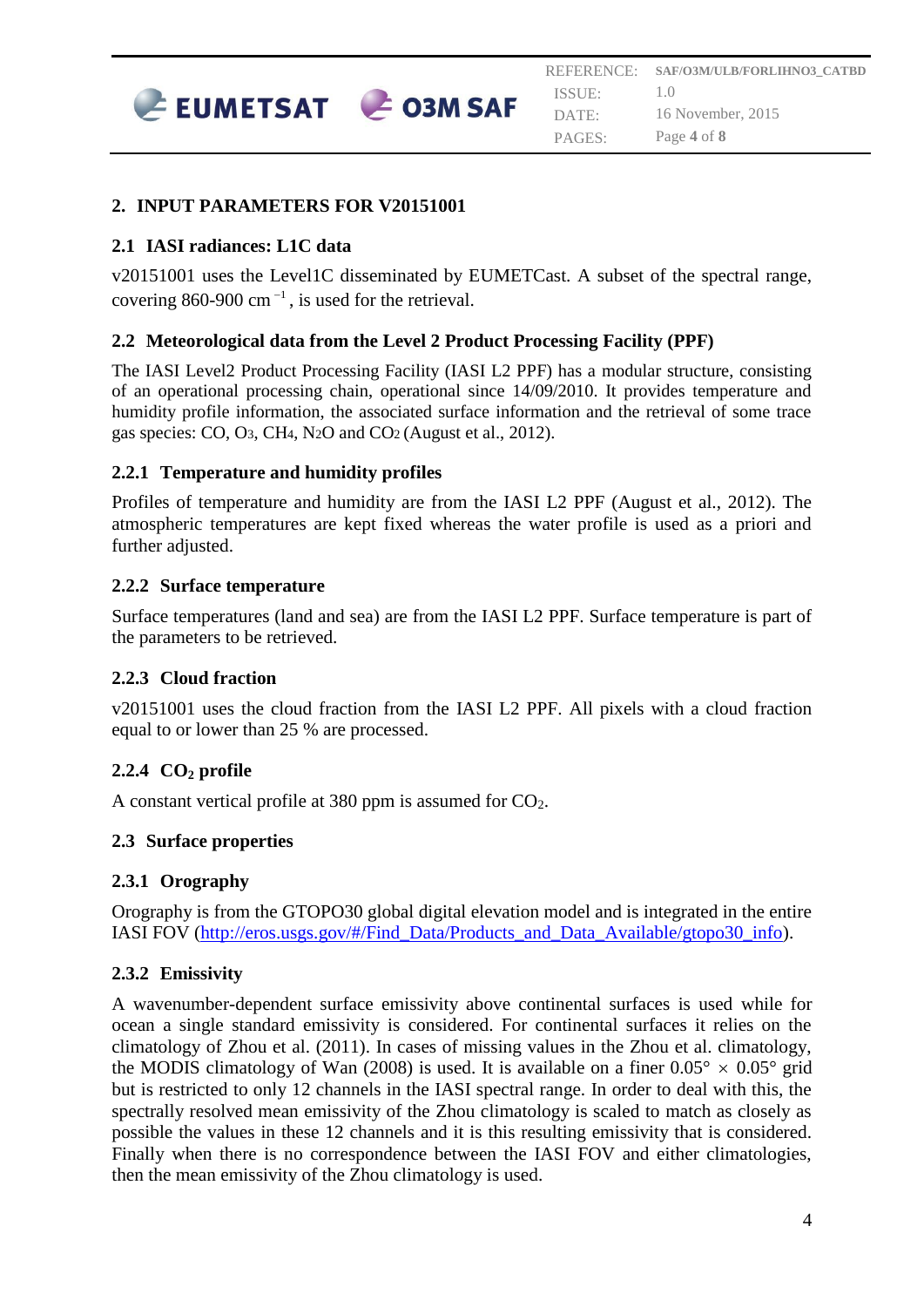

# <span id="page-4-0"></span>**2.4 Optimal Estimation**

#### <span id="page-4-1"></span>**2.4.1** *A priori* **profiles and variance-covariance matrix**

The *a priori* information was inferred from a combination of model calculations for the tropospheric component and from satellite limb measurements for the upper troposphere up to the stratosphere. More specifically, daily profiles from the LMDz-INCA chemistrytransport model (Hauglustaine et al., 2004), generated on a 3.75° x 2.50° longitude–latitude grid over one year have been selected, from the ground up to 15.6 km. Additionally all measured profiles from 6 to 60 km from the Atmospheric Chemistry Experiment (ACE-FTS) (Bernath et al., 2005; Boone et al., 2005) for over two years (2004–2006) are included in the ensemble. From there a full variance-covariance matrix and a mean (*a priori*) profile  $\mathbf{x}_a$  are

calculated (Fig.3).  $\mathbf{x}_a$  is pretty constant in volume mixing ratio throughout the troposphere. In

terms of molecular densities, this translates to values around  $5x10<sup>9</sup>$  molecules/cm3 in the boundary layer, slowly decreasing with altitude up to 8 km, then increasing to a maximum up  $1.2x10^{10}$  at 18 km; the tropospheric layer 0–10 km makes up 21% of the total column (see also Wespes et al. 2009). The variability around the *a priori* is large, especially in the boundary layer, where it reaches 170%. Furthermore, the tropospheric and stratospheric layers are weakly correlated, as expected, while within these two layers the correlation lengths are significant.

## <span id="page-4-2"></span>**2.4.2 Retrieval noise**

The value of the noise is wavenumber dependent in the spectral range used for the retrieval, varying around 2 x 10<sup>-8</sup> W/(cm<sup>2</sup> cm<sup>-1</sup> sr).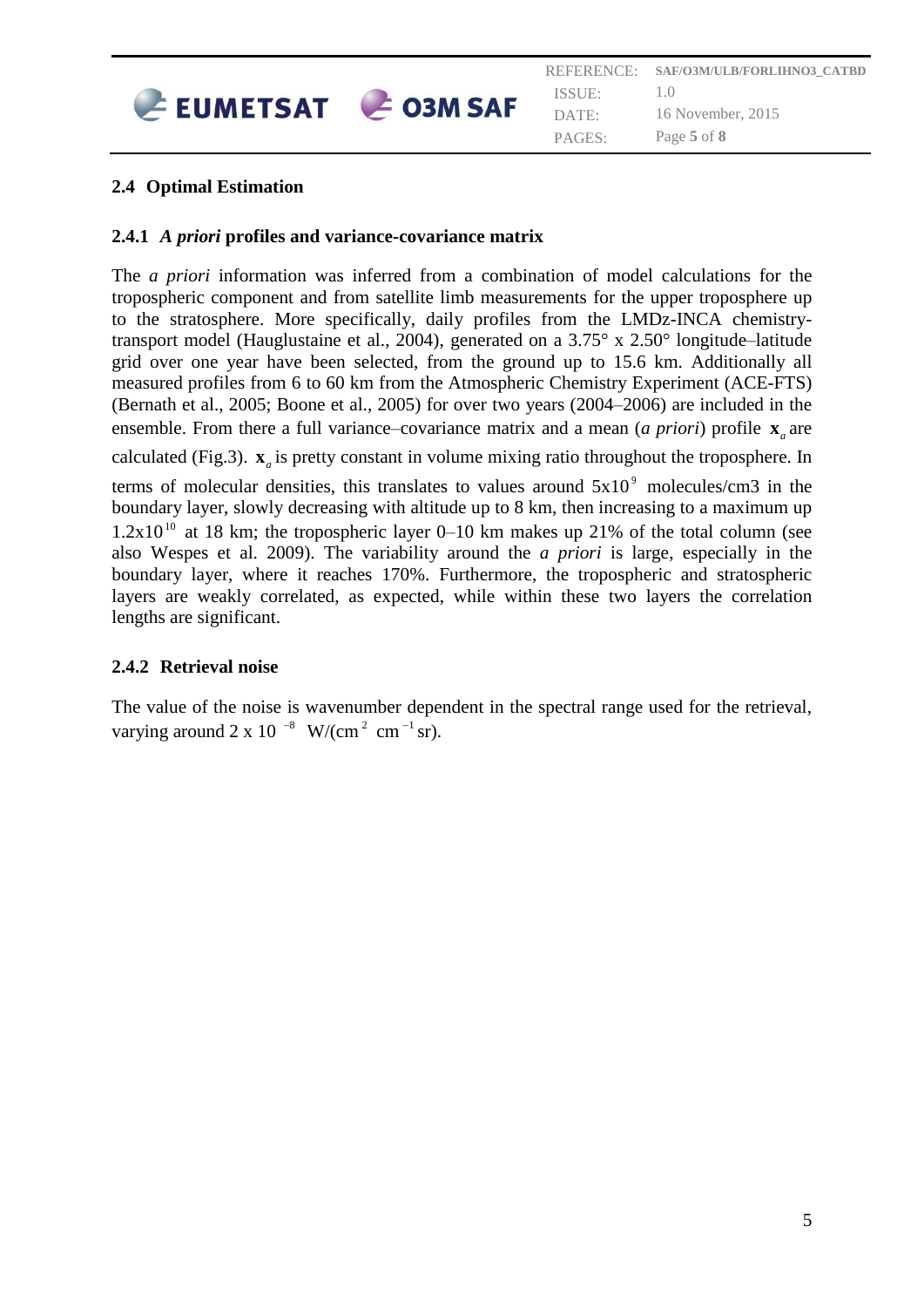|                          |  |        | REFERENCE: SAF/O3M/ULB/FORLIHNO3 CATBD |
|--------------------------|--|--------|----------------------------------------|
| $E$ EUMETSAT $E$ O3M SAF |  | ISSUE: |                                        |
|                          |  | DATE   | 16 November, 2015                      |
|                          |  | PAGES: | Page 6 of 8                            |



**Figure 1.** Left:  $\mathbf{x}_a$  (ppmv, blue line) and associated variance (shaded blue) for the FORLI-HNO3. The dashed red line indicates the top altitude of the last retrieved layer. Right: correlations and **S***a* variance–covariance matrices in multiplication factor (from Hurtmans et al. 2012)

## <span id="page-5-0"></span>**2.5 Look-up-tables**

Tabulated absorption cross-sections at various pressures and temperatures are used to speed up the radiative transfer calculation. The spectral range for the LUTs used in v20151001 is  $810-960$  cm<sup>-1</sup> and the spectral oversampling is 25. The absorption cross-sections are computed on a logarithmic grid for pressure from  $4.5 \times 10^{-5}$  to 1 atm with a grid step of 0.2 for the logarithm of pressure, and on a linear grid for temperature (162.8–322.6 K with a grid step of 5K).Relative humidity is also introduced in the LUT, varying linearly between 0 and 100%, by steps of 10%.

## <span id="page-5-1"></span>**2.6 Spectroscopy**

Line integrated absorption cross section, air broadening, self-broadening, line shifting and absorption cross section data are taken from the widely used HITRAN spectroscopic database online version (hitran.org). Continuum formulations are taken from MT-CKD (Clough et al., 2005).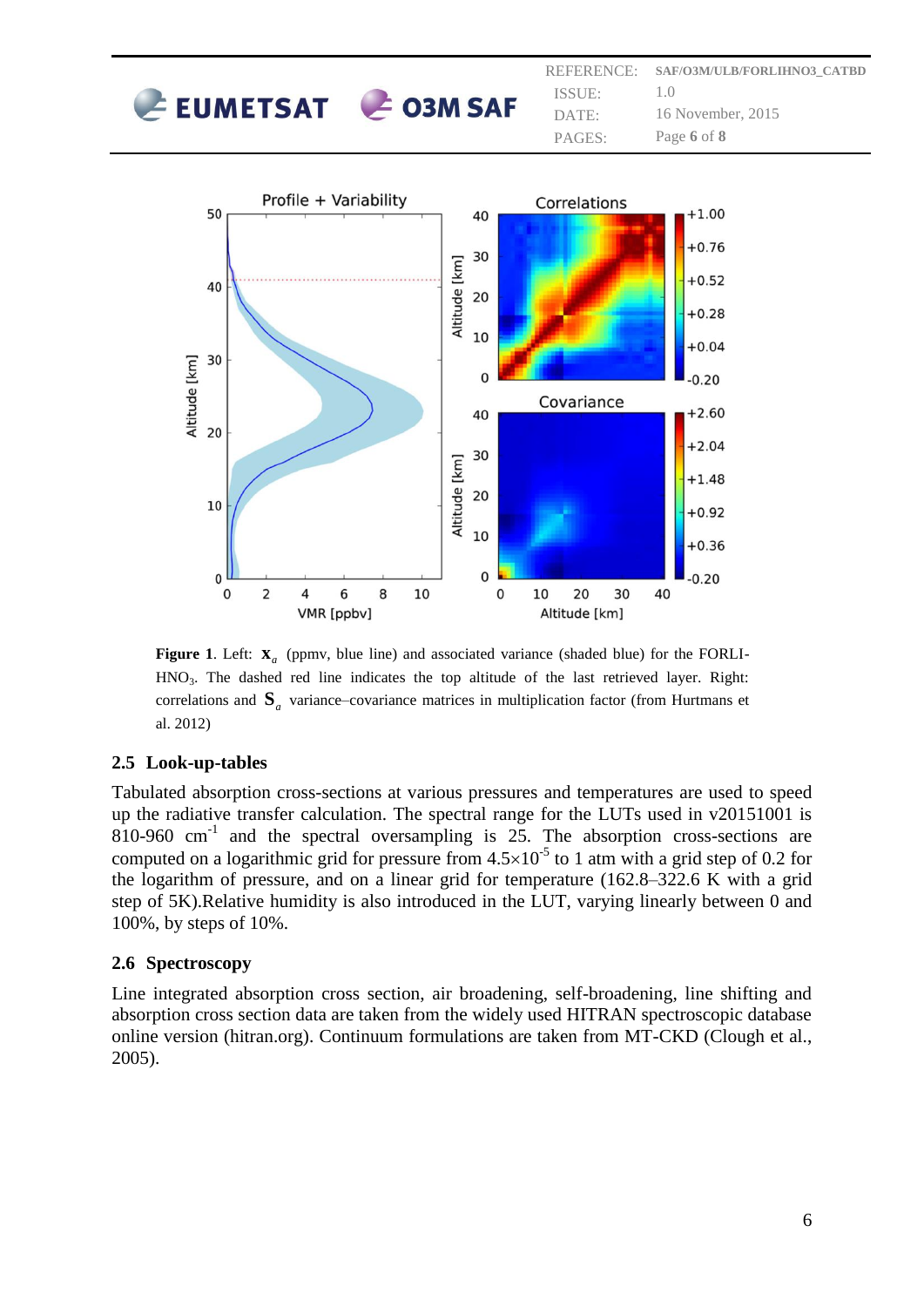

#### <span id="page-6-0"></span>**REFERENCES**

August, T., Klaes, D., Schlüssel, P., Hultberg, T., Crapeau, M., Arriaga, A., O'Carroll, A., Coppens, D., Munro, R. & Calbet, X. IASI on Metop-A: Operational Level 2 retrievals after five years in orbit. *J. Quant. Spectrosc. Radiat. Transfer, 113*, 1340-1371, 2012*.*

Bernath P, McElroy C, Abrams M, Boone C, Butler M, Camy-Peyret C, et al. Atmospheric Chemistry Experiment (ACE): mission overview. Geophys Res Lett ;32(15). doi:10.1029/2005GL022386, 2005.

Boone C, Nassar R, Walker K, Rochon Y, McLeod S, Rinsland C, et al. Retrievals for the Atmospheric Chemistry Experiment Fourier- transform spectrometer. Appl Opt;44(33):7218–31, doi:10. 1364/AO.44.007218, 2005.

Clough, S, Shephard, M, Mlawer, E, Delamere, J, Iacono, M, Cady-Pereira K, Boukabara, S., Brown, P.D., Atmospheric Radiative Transfer Modeling: a Summary of the AER Codes, *J. Quant. Spectrosc. Radiat. Transfer*, 91, 233-244, 2005

Hauglustaine D, Hourdin F, Jourdain L, Filiberti M, Walters S, Lamarque J, et al. Interactive chemistry in the Laboratoire de Meteorologie Dynamique general circulation model: description and background tropospheric chemistry evaluation. J Geophys Res (Atmos);109(D4). doi:10.1029/2003JD003957, 2004.

Hurtmans, D.; Coheur, P.; Wespes, C.; Clarisse, L.; Scharf, O.; Clerbaux, C.; Hadji-Lazaro, J.; George, M. & Turquety, S. FORLI radiative transfer and retrieval code for IASI. *J. Quant. Spectrosc. Radiat. Transfer, 113*, 1391-1408, 2012*.*

Wan Z. New refinements and validation of the MODIS Land-Surface Temperature/Emissivity products. *Remote Sens. Environ.*, 112(1):59-74, 2008.

Wespes C, Hurtmans D, Clerbaux C, Santee ML, Martin RV, Coheur PF. Global distributions of nitric acid from IASI/MetOp measure- ments. Atmos Chem Phys;9(20):7949–62, 2009.

Zhou, D. K.; Larar, A. M.; Liu, X.; Smith, W. L.; Strow, L. L.; Yang, P.; Schluessel, P. & Calbet, X. Global Land Surface Emissivity Retrieved From Satellite Ultraspectral IR Measurements. *IEEE Trans. Geosci. Remote Sens.*, 49(4):1277-1290, 2011.